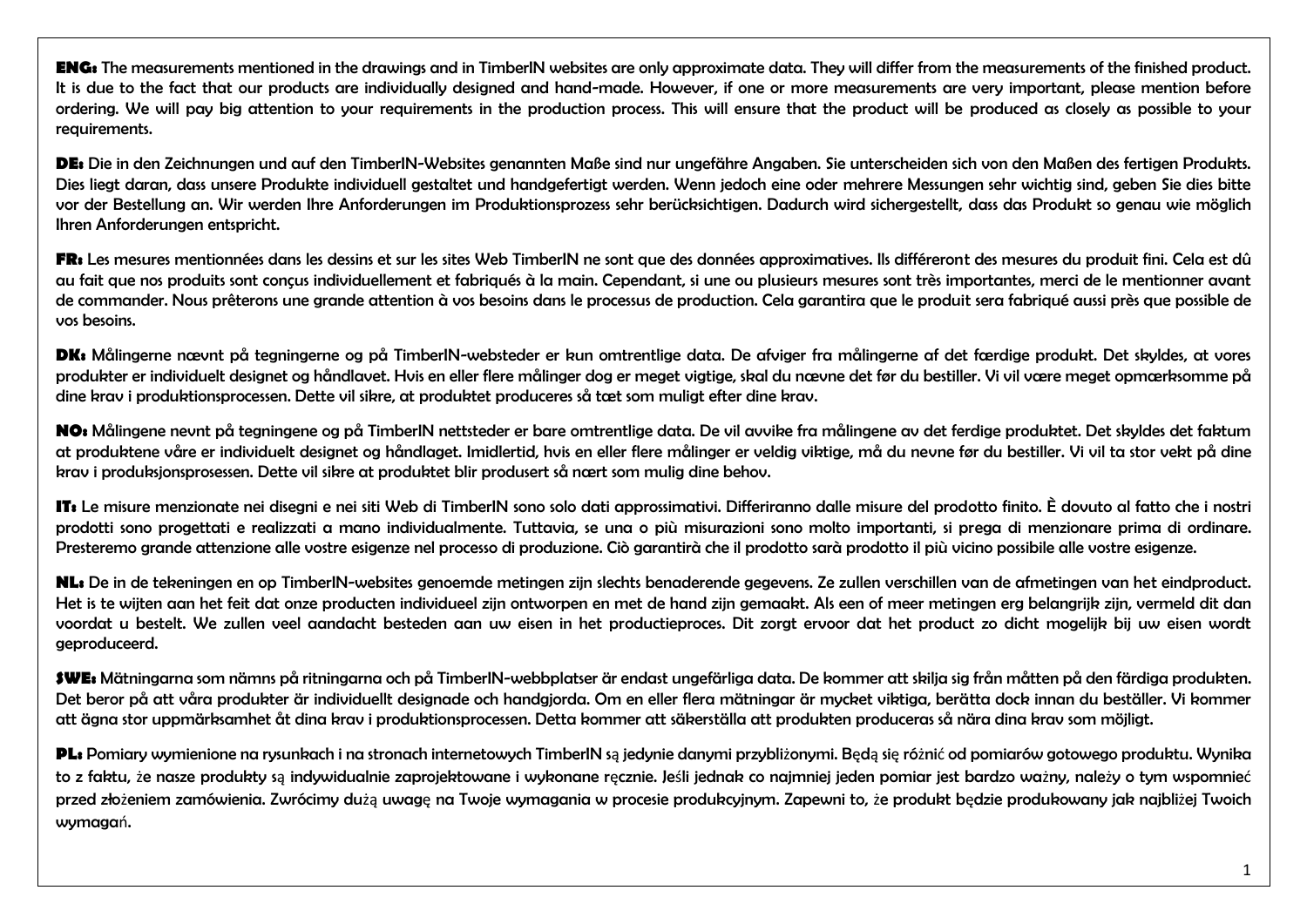| OUTDOOR MODERN SAUNA WITH A GLASS FRONT.<br><b>TECHNICAL SHEET</b> |     |
|--------------------------------------------------------------------|-----|
| Table of contents                                                  |     |
|                                                                    |     |
|                                                                    |     |
|                                                                    |     |
|                                                                    |     |
|                                                                    |     |
|                                                                    |     |
|                                                                    | .15 |
| and the con-                                                       |     |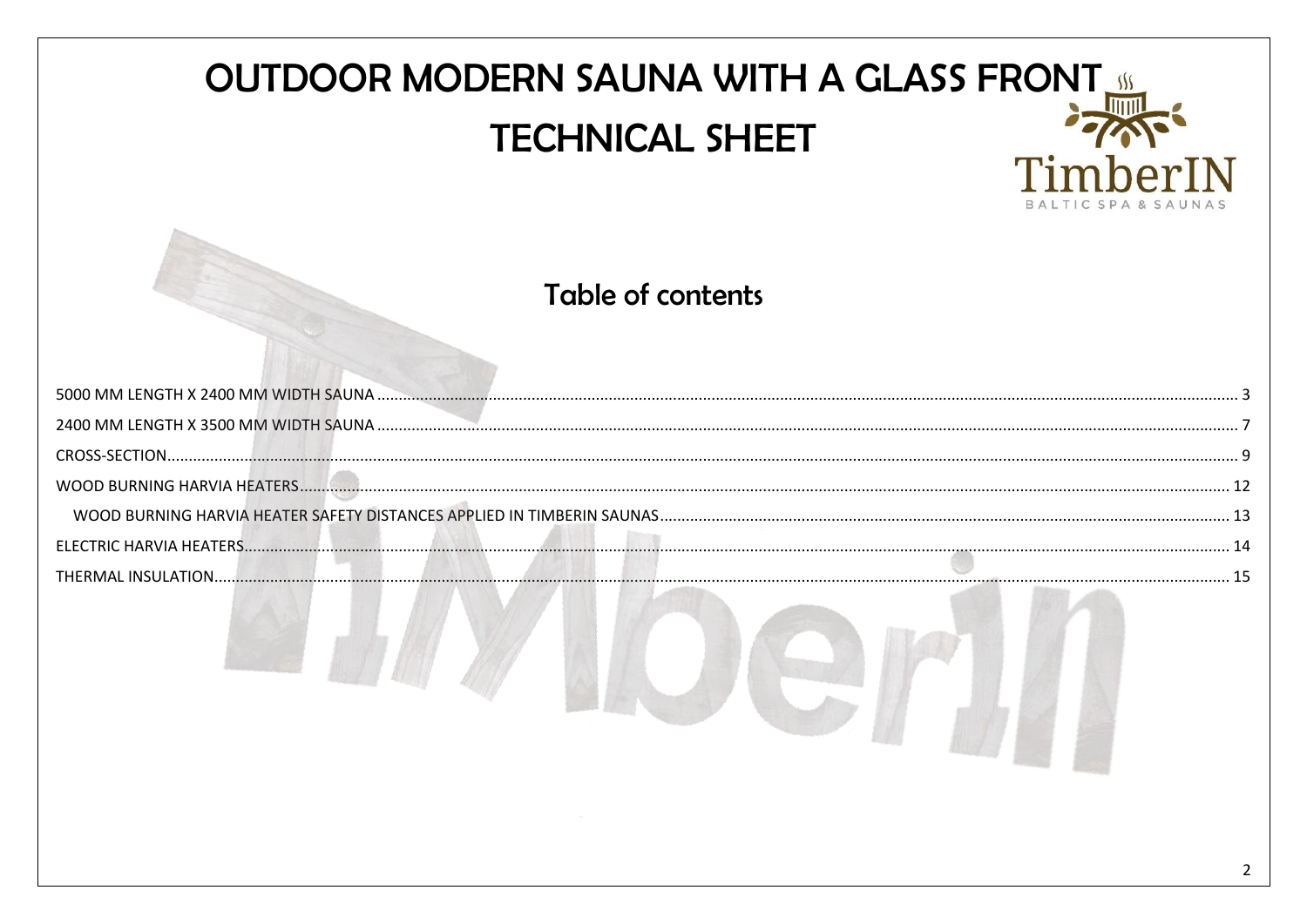### 5000 MM LENGTH X 2400 MM WIDTH SAUNA

<span id="page-2-0"></span>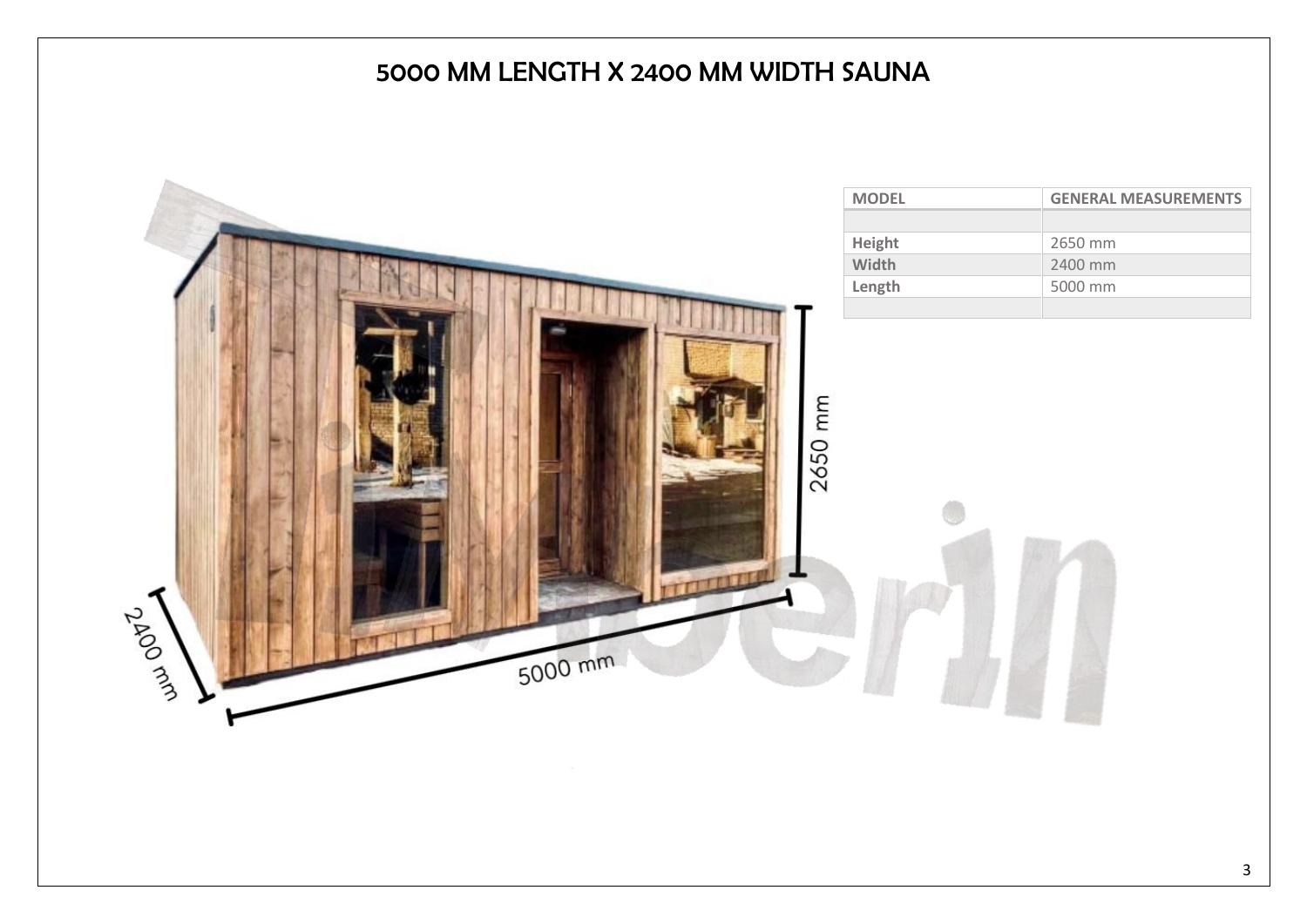## INTERIOR LAYOUT

| <b>MODEL</b>           | <b>INTERIOR LAYOUT of</b> |
|------------------------|---------------------------|
|                        | insulated sauna           |
| Length outside         | 5000 mm                   |
| Length inside sauna    | 1923 mm                   |
| room                   |                           |
| Length inside changing | 2714 mm                   |
| room                   |                           |
| <b>Width outside</b>   | 2400 mm                   |
| <b>Width inside</b>    | 2138 mm                   |
|                        |                           |

| <b>MODEL</b>                  | <b>BENCH MEASUREMNETS</b> |
|-------------------------------|---------------------------|
| Bench length x width x        | 2138 mm x 600 mm x        |
| height                        | $950 \,\mathrm{mm}$       |
| Bench lenght x width x        | 1923 mm x 450 mm x        |
| height                        | 950 mm                    |
| Small bench width x<br>height | 250 mm X 450 mm           |

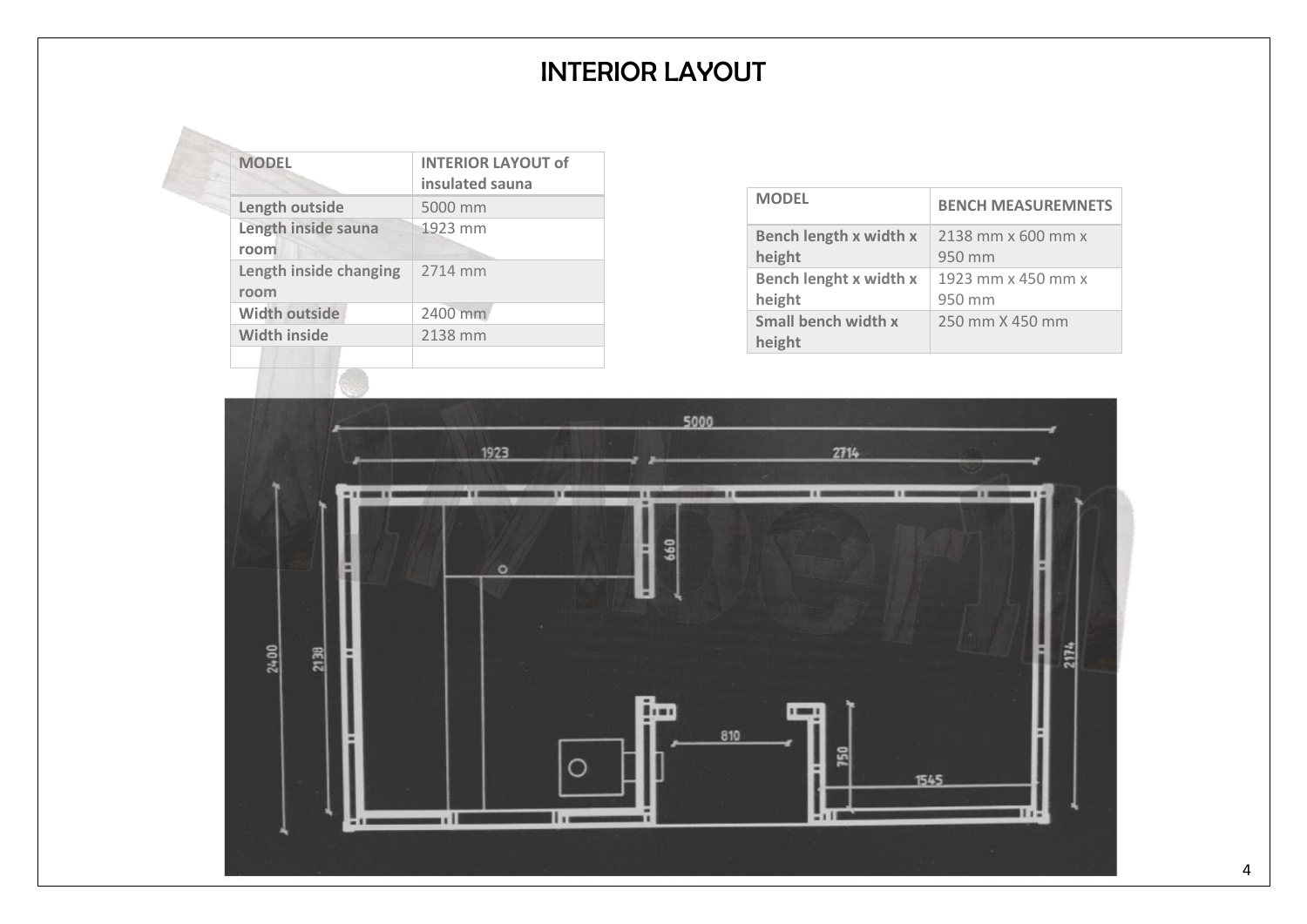### BASE MEASUREMENTS

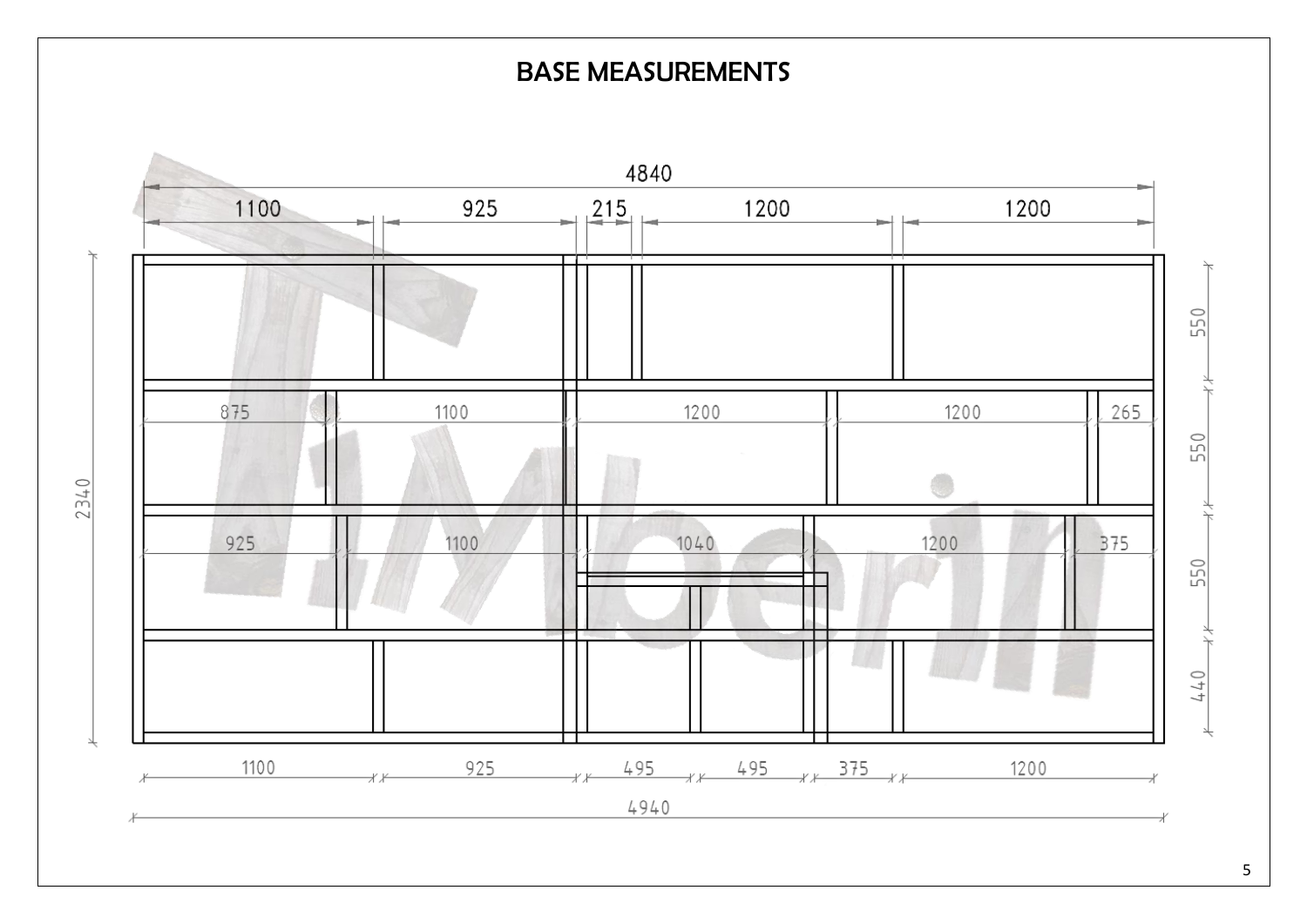# DELIVERY INFO **MODEL MODERN SAUNA DELIVERY INFO Assembled sauna**  Height: 2650 mm **measurements for**  Width: 2400 mm **shipping** Length: 5000 mm Weight ~2100 kg2650 mm **TELEVILLE LAOO REPO**  $5000 \, \text{mm}$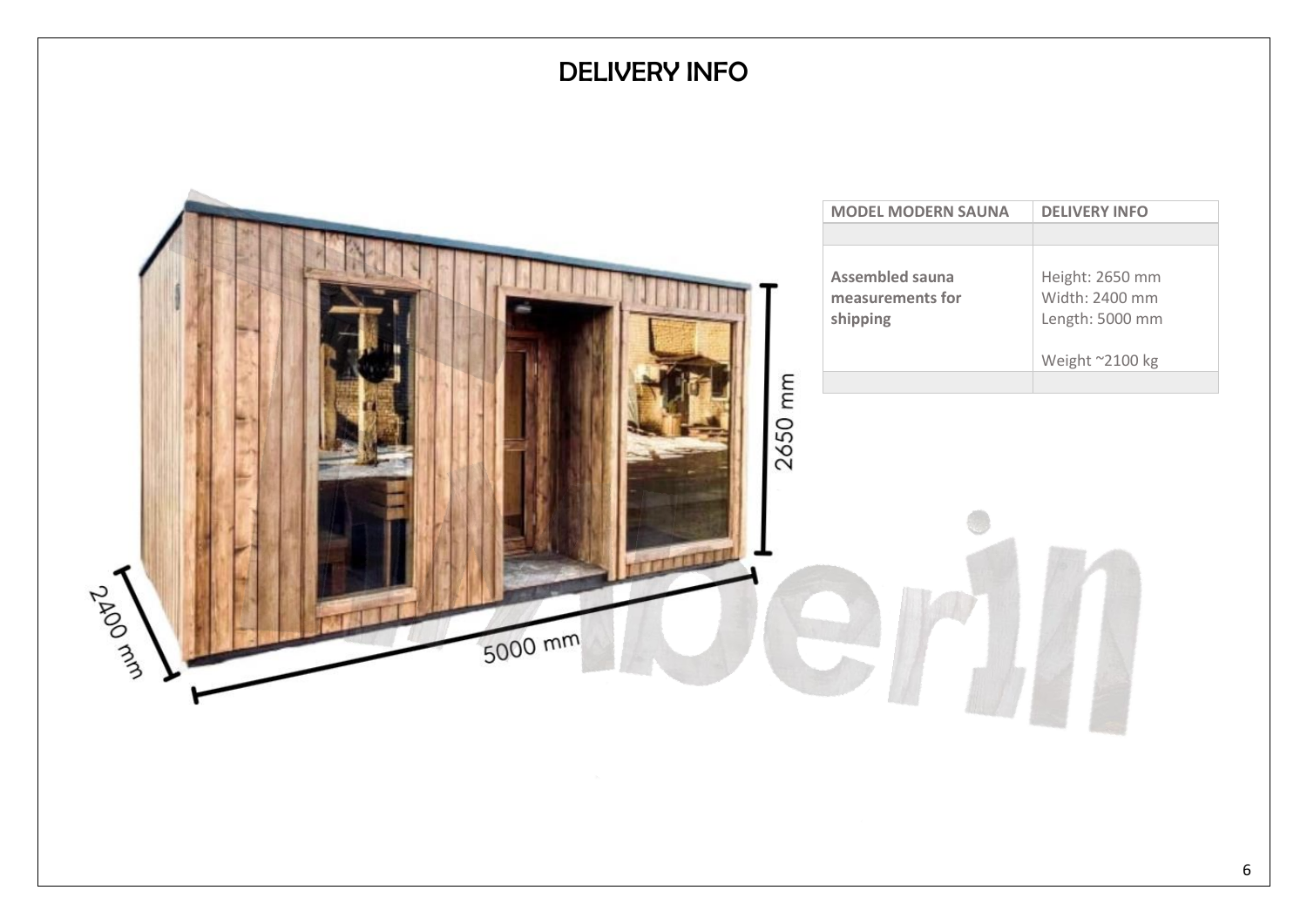### 2400 MM LENGTH X 3500 MM WIDTH SAUNA

<span id="page-6-0"></span>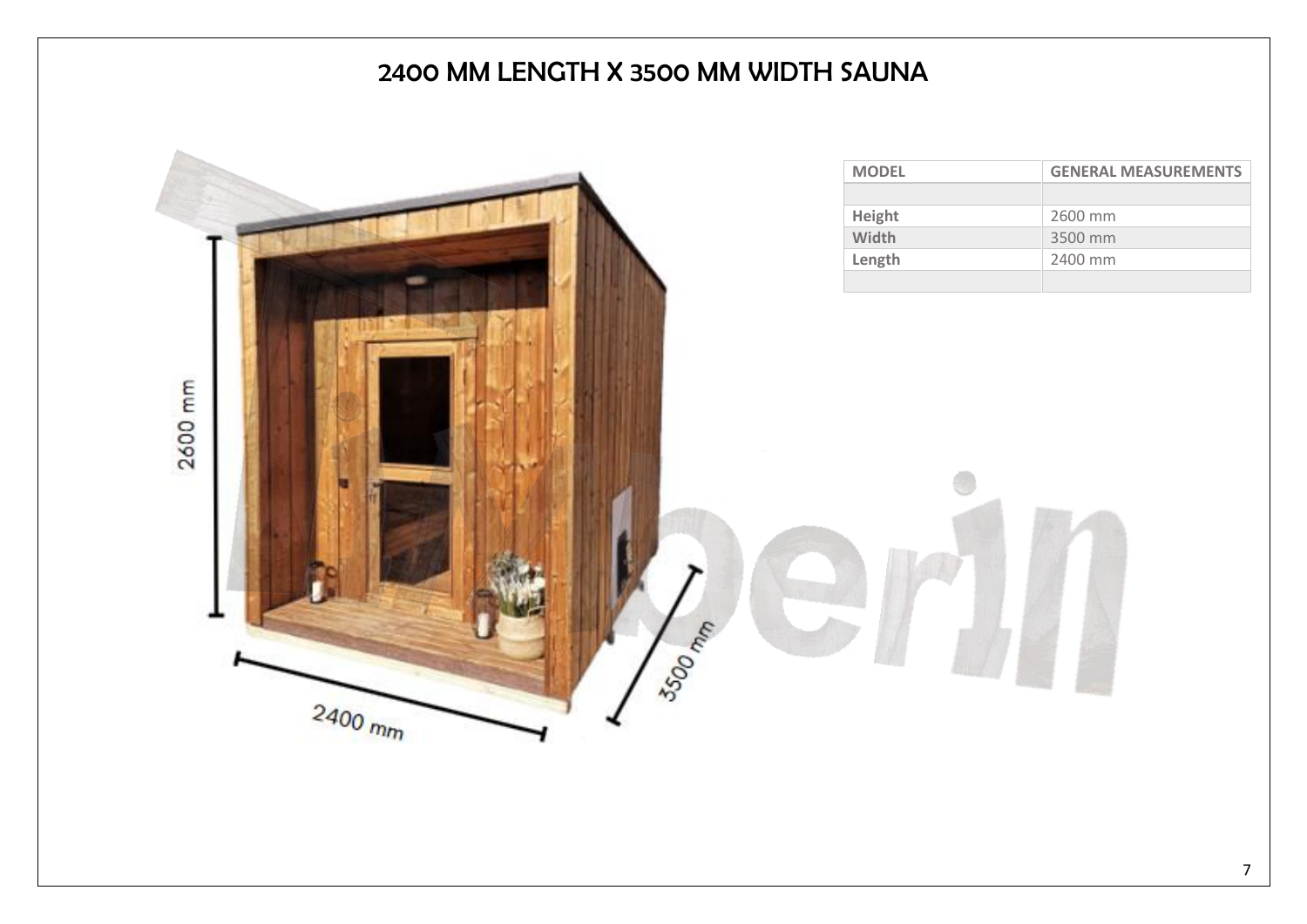### INTERIOR LAYOUT

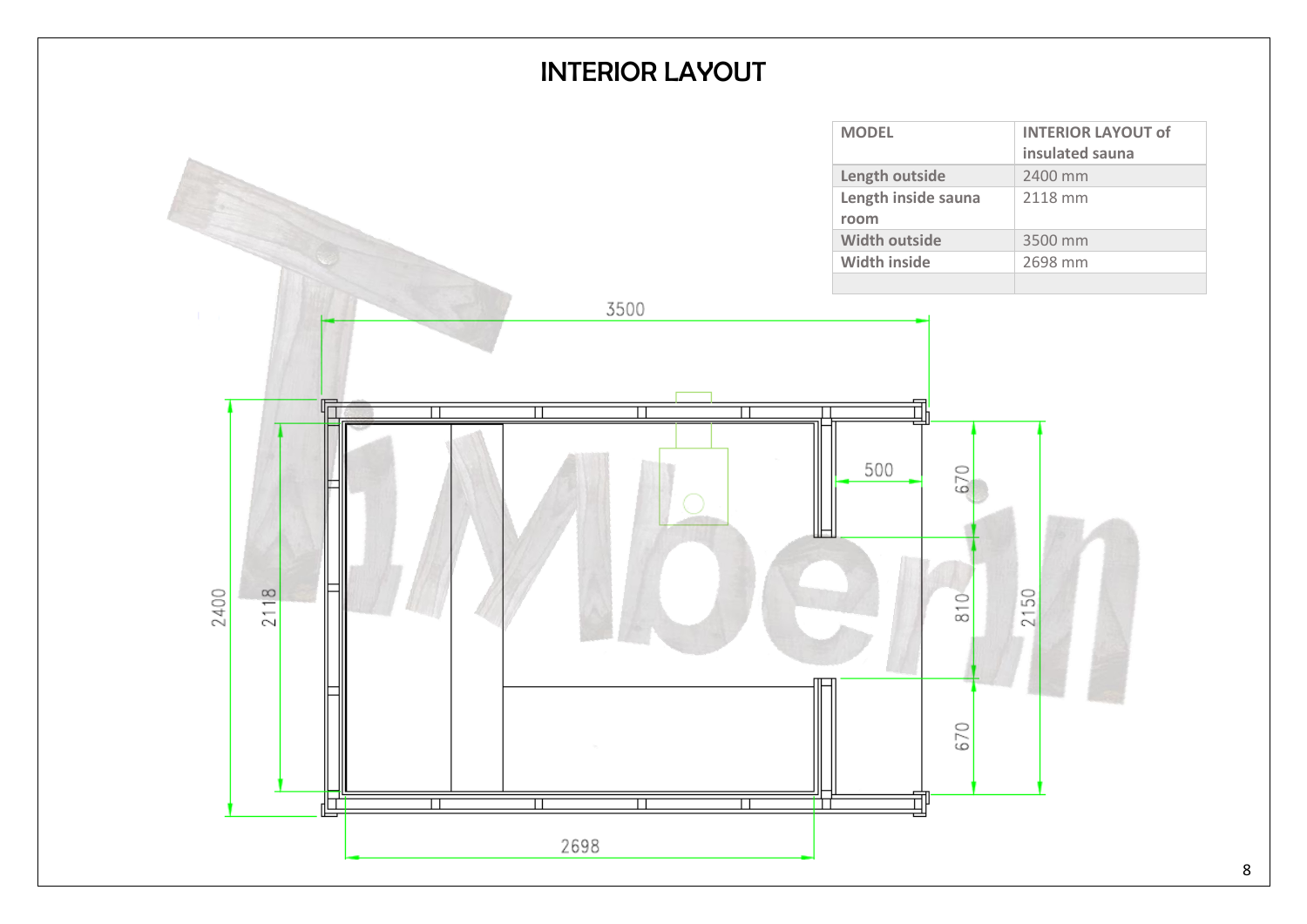<span id="page-8-0"></span>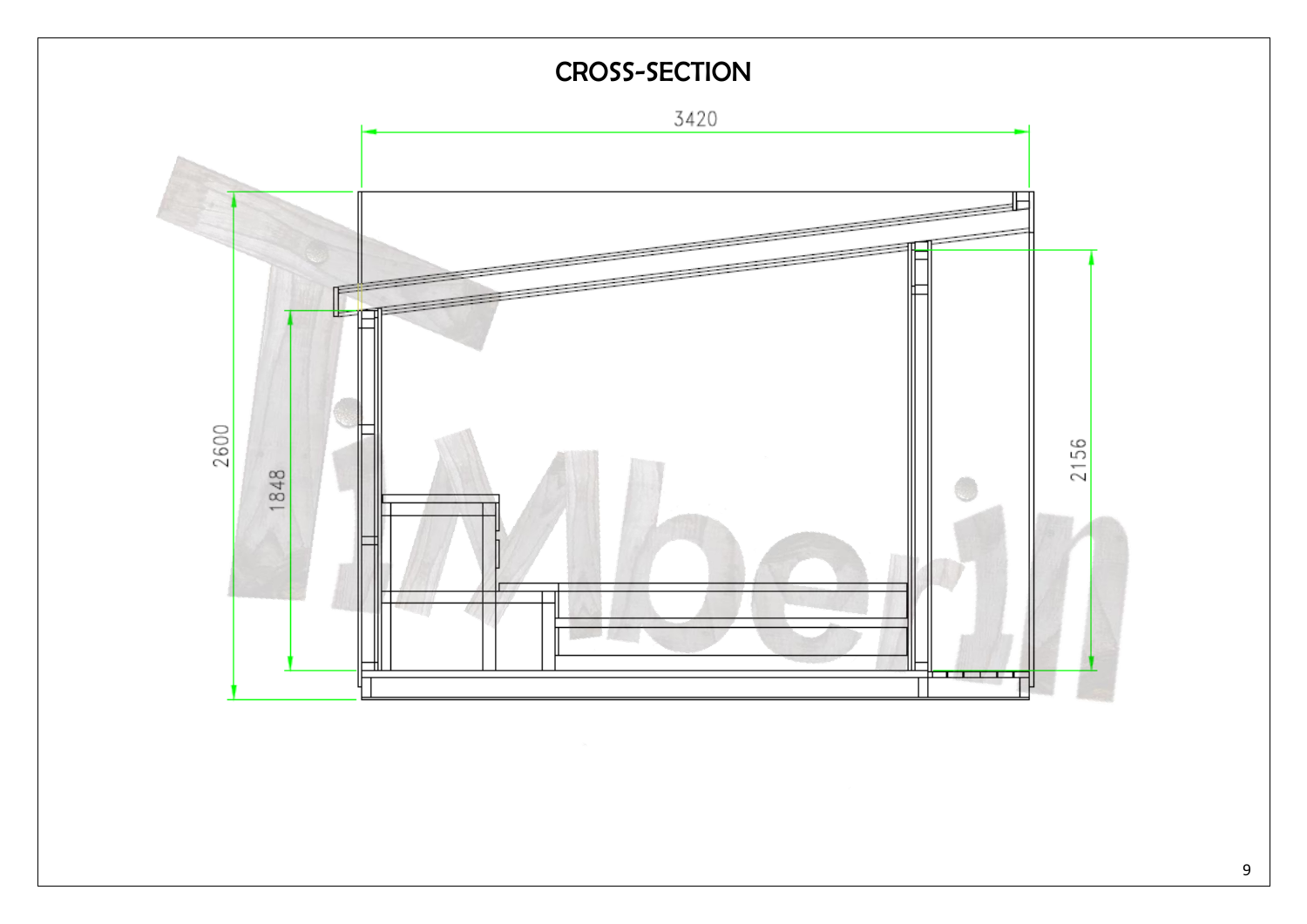## BASE MEASUREMENTS

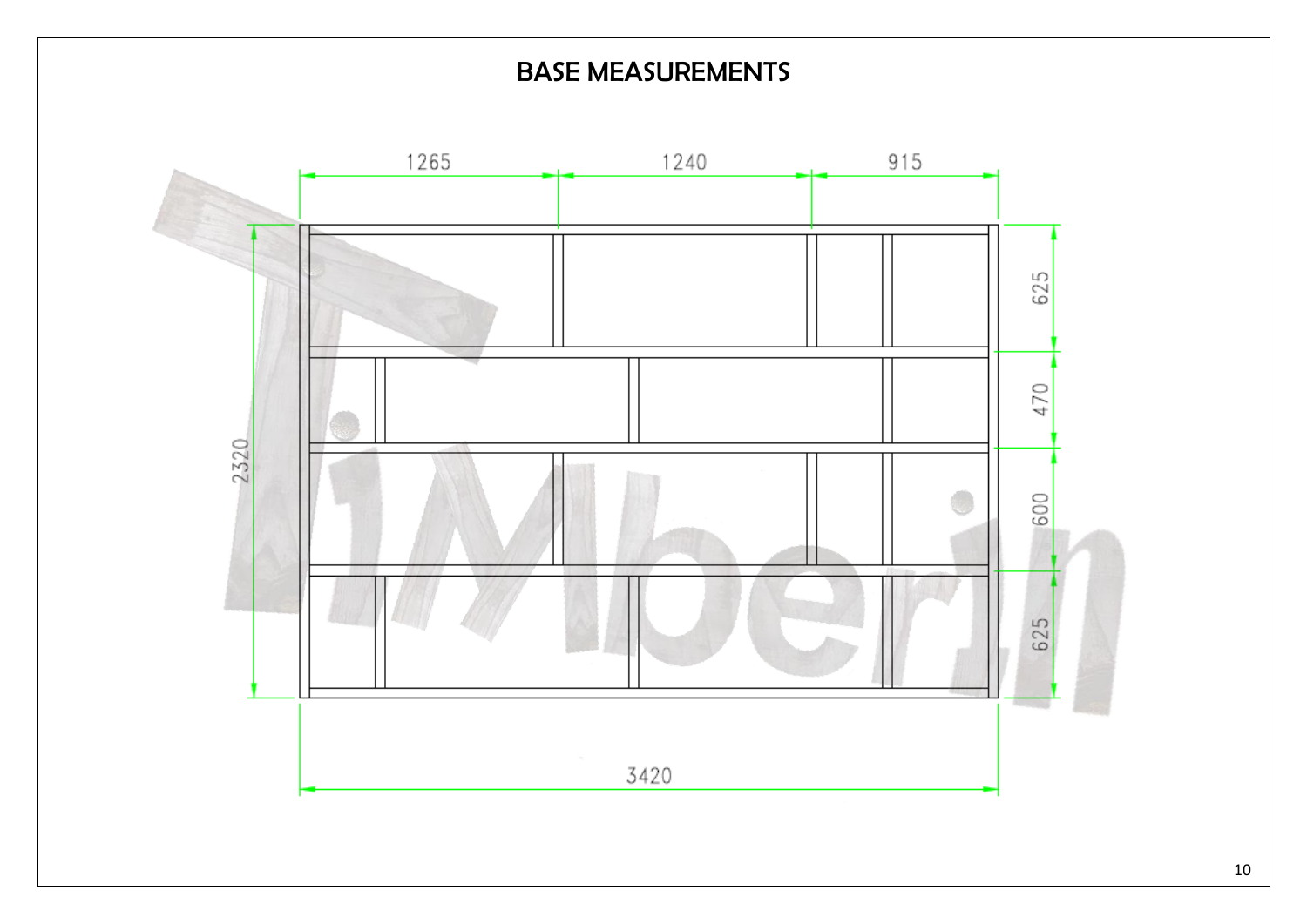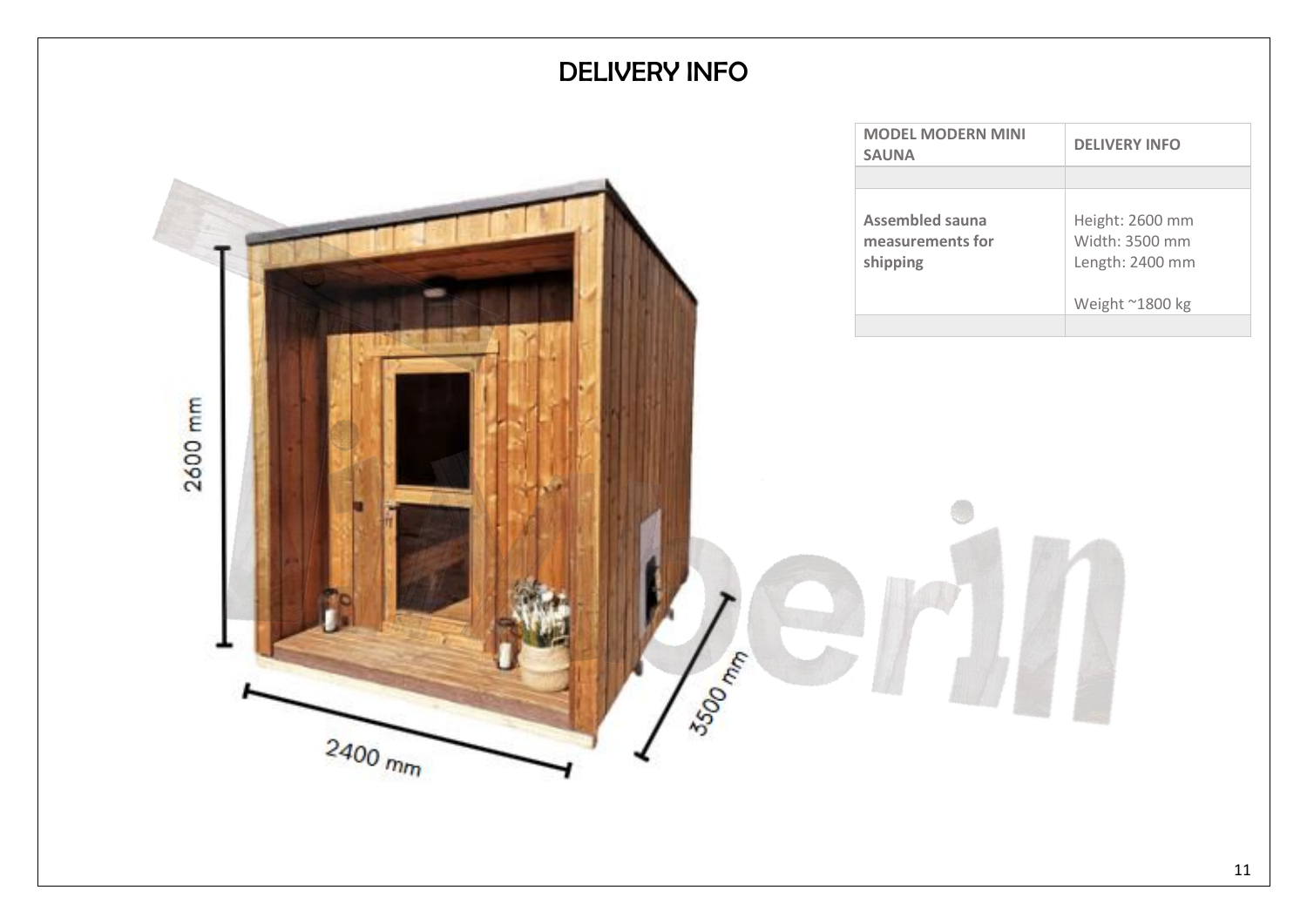### WOOD BURNING HARVIA HEATERS

l

#### <span id="page-11-0"></span>Recommended for 2 – 4 meter sauna room Harvia M3 + chimney Recommended for 2 - 4 meter sauna room Harvia M3 SL + chimney (logs loaded from outside instead of inside) Recommended for 4 – 5 meter sauna room Harvia 20 PRO + chimney Recommended for 4 – 5 meter sauna room Harvia 20 SL + chimney (logs loaded from outside instead of inside) The Harvia M3 has a classic design and is suitable for smaller, woodburning saunas. It turns a sauna bath into a pleasurable experience and adds a touch of traditional sauna atmosphere. The even heat and efficient air circulation guarantee an enjoyable bath. **Output 16,5 kW Stones max. 30 kg [User manual HERE](https://www.harvia.fi/wp-content/uploads/2017/02/Pk_CE_VTT_FISVENDERUET.pdf)** The SL models are designed for people who want to conveniently heat their sauna from another room or outside the building. SL stoves provide great bathing in small and medium-sized saunas. **Output 16,5 kW Stones max. 30 kg [User manual HERE](http://www2.harvia.fi/files/pdf_installation_info/41569/Pk_CE_VTT_PkSL_lisaohje_ENDE.pdf)** The SL models are designed for people who want to conveniently heat their sauna from another room or outside the building. SL stoves provide great bathing in small and medium-sized saunas. **Output 24,1 kW Stones max. 40 kg [User manual HERE](http://www2.harvia.fi/files/pdf_installation_info/41632/Pk_CE_VTT_PkSL_lisaohje_ENDE.pdf)** Harvia 20 Pro gives a good hot bath in medium-sized saunas. It has a big stone space and an air-flow spoiler made of stainless steel. Through the cast-iron glass door the warm glow of the fire adds to the sauna atmosphere. **Output 24,1 kW Stones max. 40 kg [User manual HERE](http://www2.harvia.fi/files/pdf_installation_info/41660/Pk_CE_VTT_ENDE.pdf)**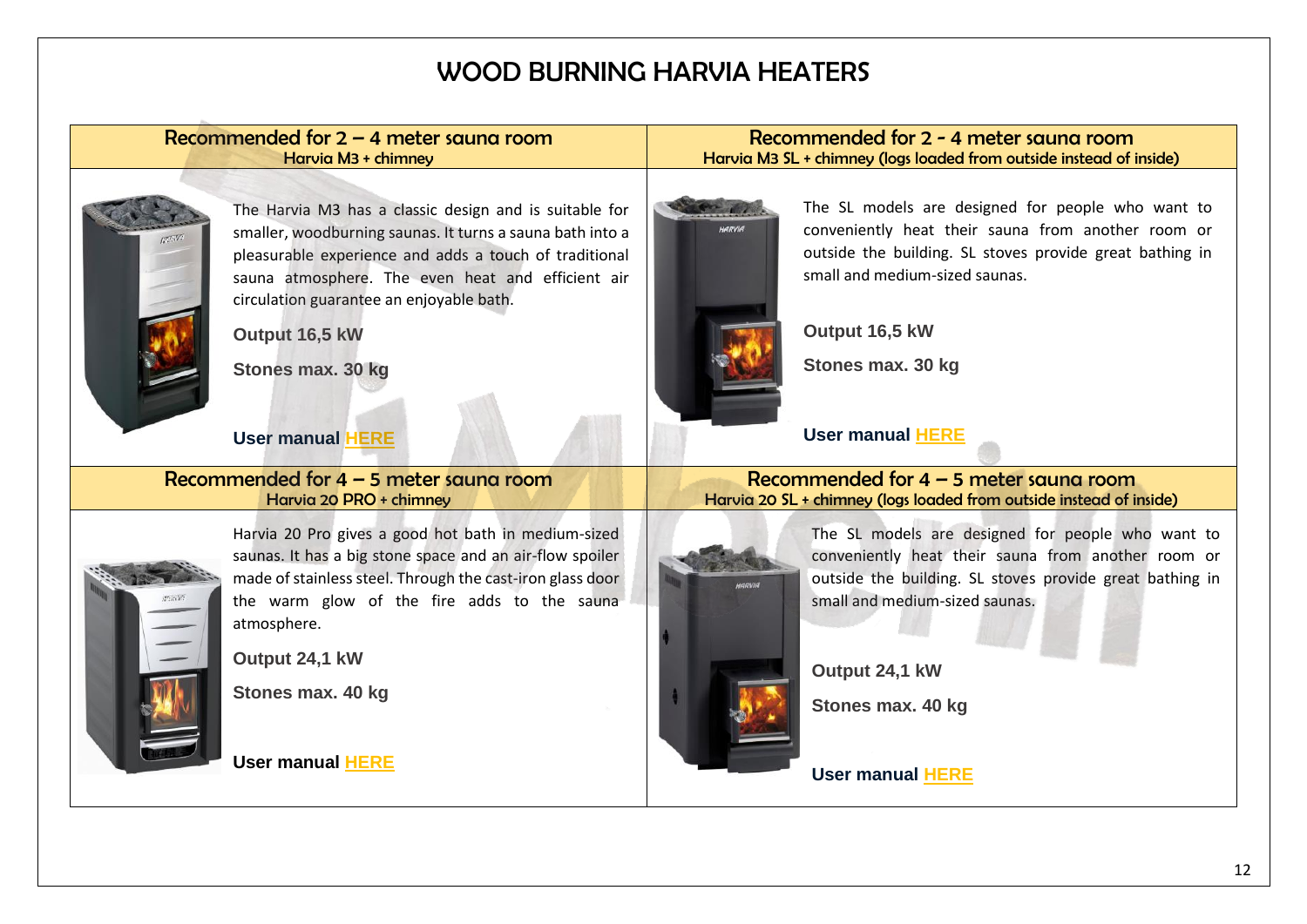### WOOD BURNING HARVIA HEATER SAFETY DISTANCES APPLIED IN TIMBERIN SAUNAS ACCORING TO OFFICIAL HARVIA HEATERS SAFETY REQUIREMENTS

#### <span id="page-12-0"></span>**HARVIA M3 / HARVIA M3 SL:**

- Walls and benches made of inflammable materials. The minimum safety distances to inflammable materials:
	- $\circ$  on either side 25 cm (B),
	- o behind the stove 30 cm (C), *due to installed cetris panel behind the heater the distance can be minimized,*
	- $\circ$  in the front approx. 30 cm (D).
- Heater ground area is covered with cetris panel.

#### **HARVIA 20 PRO / HARVIA 20 SL:**

- Walls and benches made of inflammable materials. The minimum safety distances to inflammable materials:
	- $\circ$  on either side 30 cm (B),
	- o behind the stove 30 cm (C), *due to installed cetris panel behind the heater the distance can be minimized,*
	- $\circ$  in the front approx. 30 cm (D).
- Heater ground area is covered with cetris panel.

#### **SAUNA CHIMNEY:**

- Non insulated chimney min. 50 cm from inflammable materials (*side materials can be cover with cetris panel to reduce the distance*).
- Insulation between roof and insulated chimney min. 10 cm.
- Chimney insulation going down from the roof min. 43 cm.



*Figure 1 Safety distances (all dimensions in millimeters)*



*Figure 2 Safety distances for chimney (all dimensions in millimeters)*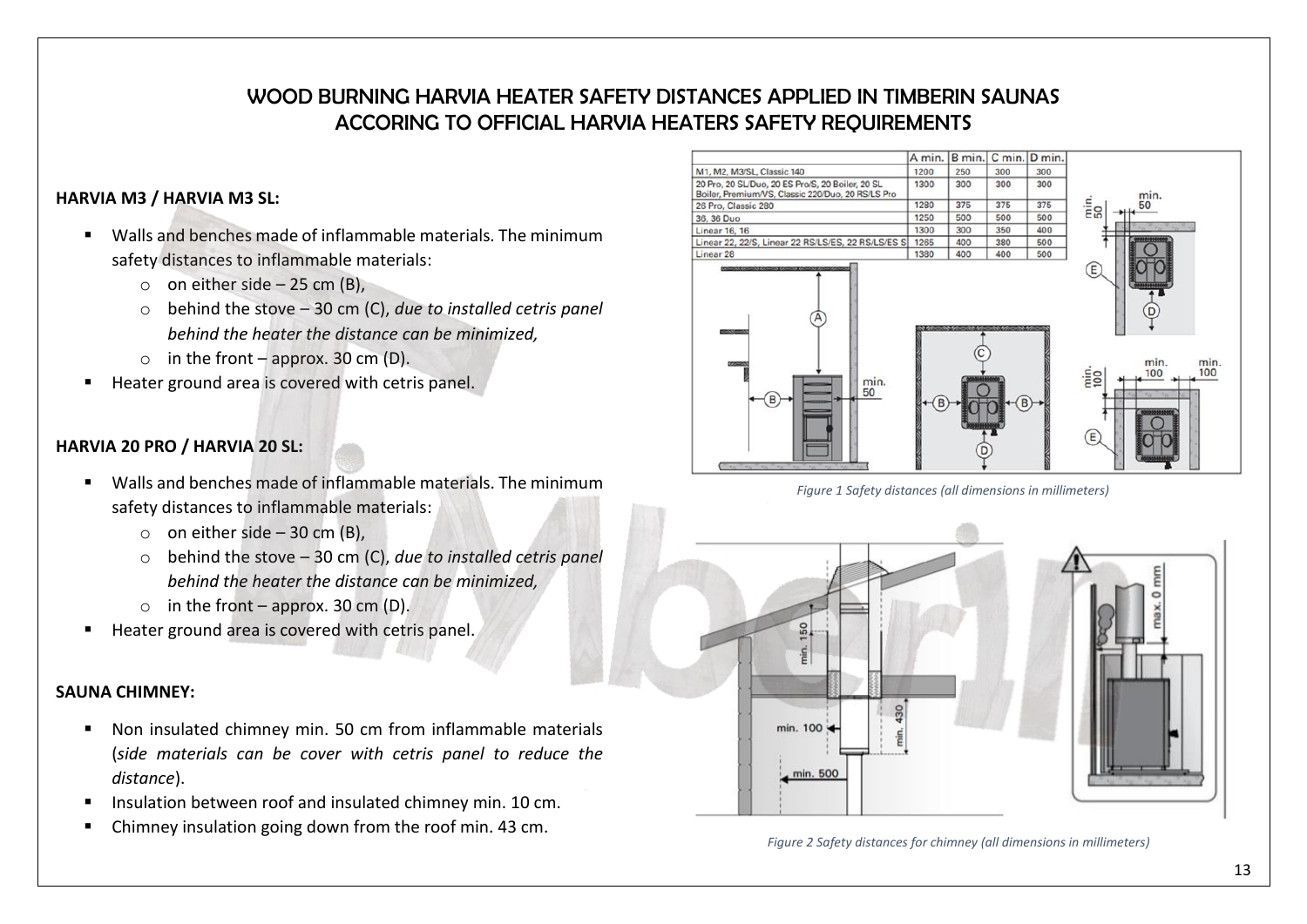### ELECTRIC HARVIA HEATERS

<span id="page-13-0"></span>